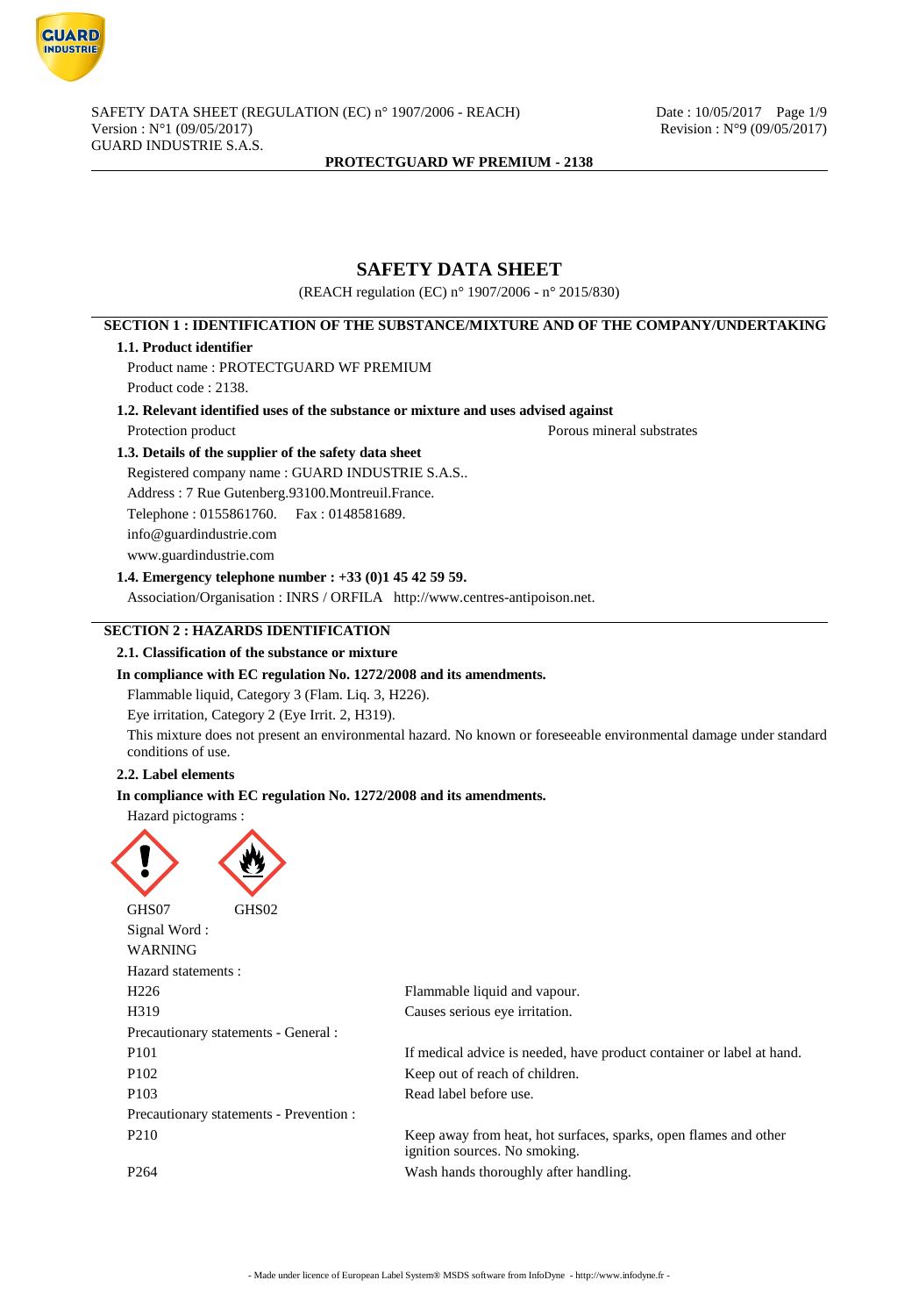

| Precautionary statements - Response : |                                                                                                             |
|---------------------------------------|-------------------------------------------------------------------------------------------------------------|
| $P303 + P361 + P353$                  | IF ON SKIN (or hair): Take off immediately all contaminated clothing.<br>Rinse skin with water [or shower]. |
| $P337 + P313$                         | If eye irritation persists: Get medical advice/attention.                                                   |
| Precautionary statements - Storage :  |                                                                                                             |
| $P403 + P235$                         | Store in a well-ventilated place. Keep cool.                                                                |
| Precautionary statements - Disposal : |                                                                                                             |
| <b>P501</b>                           | Dispose of contents/container refering to the local regulation.                                             |
| $2.04$ kon kozonda                    |                                                                                                             |

#### **2.3. Other hazards**

The mixture does not contain substances classified as 'Substances of Very High Concern' (SVHC)  $>0.1\%$  published by the European CHemicals Agency (ECHA) under article 57 of REACH: http://echa.europa.eu/fr/candidate-list-table The mixture satisfies neither the PBT nor the vPvB criteria for mixtures in accordance with annexe XIII of the REACH regulations EC 1907/2006.

# **SECTION 3 : COMPOSITION/INFORMATION ON INGREDIENTS**

# **3.2. Mixtures**

| Composition :            |                        |       |                  |
|--------------------------|------------------------|-------|------------------|
| Identification           | (EC) 1272/2008         | Note  | %                |
| INDEX: GI7204.1          | GHS05, GHS02           |       | $1 \le x \% < 3$ |
| $ CAS: 5593-70-4$        | Dgr                    |       |                  |
| EC: 227-006-8            | Flam. Liq. 3, H226     |       |                  |
|                          | Skin Irrit. 2, H315    |       |                  |
| TETRABUTANOATE DE TITANE | Eye Dam. 1, H318       |       |                  |
| INDEX: 603-001-00-X      | GHS02, GHS06, GHS08    | $[1]$ | $0 \le x \% < 1$ |
| CAS: 67-56-1             | Dgr                    |       |                  |
| EC: 200-659-6            | Flam. Liq. 2, H225     |       |                  |
|                          | Acute Tox. 3, H331     |       |                  |
| METHANOL                 | Acute Tox. 3, H311     |       |                  |
|                          | Acute Tox. 3, H301     |       |                  |
|                          | <b>STOT SE 1, H370</b> |       |                  |

### **Information on ingredients :**

[1] Substance for which maximum workplace exposure limits are available.

### **SECTION 4 : FIRST AID MEASURES**

As a general rule, in case of doubt or if symptoms persist, always call a doctor.

NEVER induce swallowing by an unconscious person.

### **4.1. Description of first aid measures**

#### **In the event of exposure by inhalation :**

Seek for medical attention after any long exposure.

Keep the patient calm. If unconscious place in stable sideways position. Protect against loss of body heat. In cases of sickness seek medical advice (show label or SDS if possible).

#### **In the event of splashes or contact with eyes :**

Wash thoroughly with fresh, clean water for 15 minutes holding the eyelids open.

If there is any redness, pain or visual impairment, consult an ophthalmologist.

#### **In the event of splashes or contact with skin :**

Wash immediately and thoroughly with water. Take off the sullied clothes. In case of persisting irritation, seek for medical attention. Wash sullied clothes before using them again.

Wash with water and soap. if any sign/symptom develops seek for medical assistance.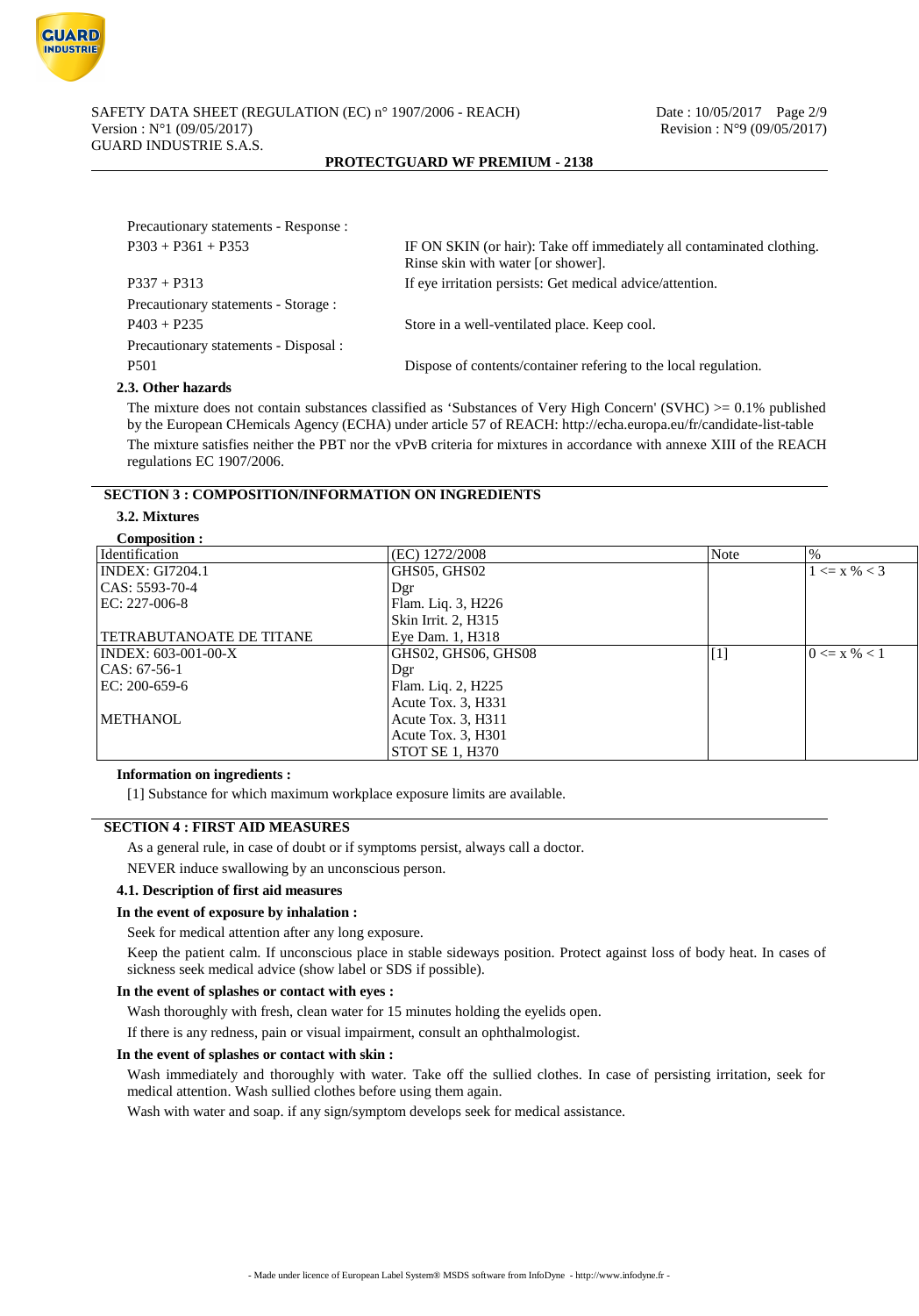

#### **In the event of swallowing :**

**GUARD INDUSTRIE** 

Seek medical attention, showing the label.

If the person in conscient, rinse mouth with water make drink slowly.

Do not induce vomiting.

Seek medical advice immediately and clearly identify substance.

#### **4.2. Most important symptoms and effects, both acute and delayed**

No data available.

### **4.3. Indication of any immediate medical attention and special treatment needed**

Methanol (CAS 67-56-1) is readily and rapidly absorbed at all exposure routes and is toxic by all routes. Methanol may cause irritation of the mucosa, as well as nausea, vomiting, headaches, vertigo and visual disorders, including blindness (irreversible damage to the optic nerve), acidosis, spasms, narcosis and coma. There may be a delay in the onset of these effects after exposure. Further toxicology information in section 11 must be observed.

### **SECTION 5 : FIREFIGHTING MEASURES**

#### Flammable.

Chemical powders, carbon dioxide and other extinguishing gas are suitable for small fires.

### **5.1. Extinguishing media**

Keep packages near the fire cool, to prevent pressurised containers from bursting.

#### **Suitable methods of extinction**

In the event of a fire, use :

- sprayed water or water mist

- powder
- carbon dioxide (CO2)
- dry sand

Alcohol resistant foam.

Prevent the effluent of fire-fighting measures from entering drains or waterways.

## **Unsuitable methods of extinction**

In the event of a fire, do not use :

- water jet

#### **5.2. Special hazards arising from the substance or mixture**

A fire will often produce a thick black smoke. Exposure to decomposition products may be hazardous to health. Do not breathe in smoke.

In the event of a fire, the following may be formed :

- carbon monoxide (CO)

- carbon dioxide (CO2)

Risk of hazardous gasses or fumes in the event of fire. Exposure to combustion products may be a health hazard! Hazardous combustion products: carbon oxides , silicon oxides , incompletely burnt hydrocarbons , toxic and very toxic fumes .

#### **5.3. Advice for firefighters**

Fire-fighting personnel are to be equipped with autonomous insulating breathing apparatus.

#### **SECTION 6 : ACCIDENTAL RELEASE MEASURES**

#### **6.1. Personal precautions, protective equipment and emergency procedures**

Consult the safety measures listed under headings 7 and 8.

Secure the area. Wear personal protection equipment (see section 8). Keep unprotected persons away. Avoid contact with eyes and skin. Do not inhale gases/vapours/aerosols. If material is released indicate risk of slipping. Do not walk through spilled material.

#### **For non first aid worker**

Avoid any contact with the skin and eyes.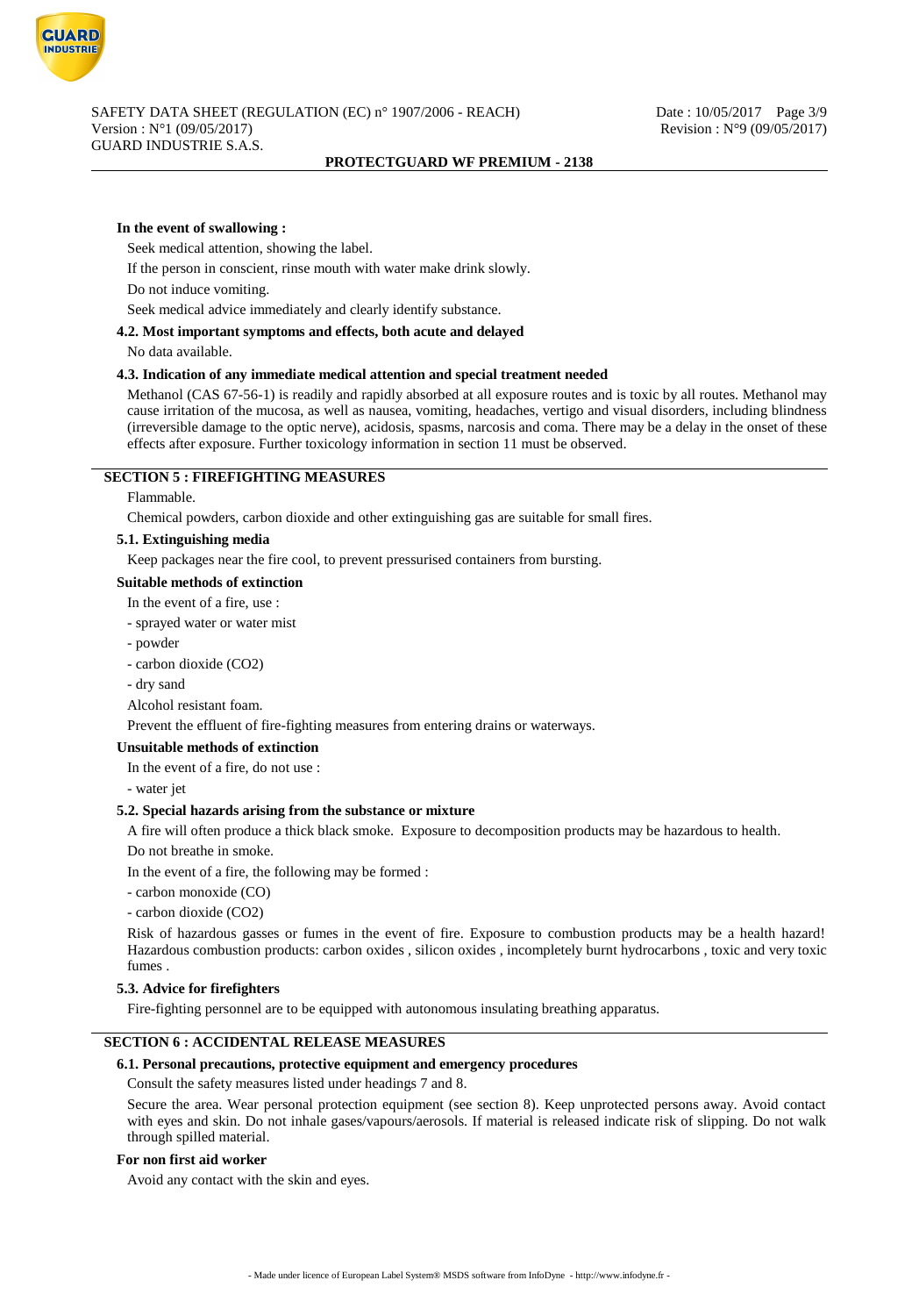

#### **For first aid worker**

First aid workers will be equipped with suitable personal protective equipment (See section 8).

#### **6.2. Environmental precautions**

Contain and control the leaks or spills with non-combustible absorbent materials such as sand, earth, vermiculite, diatomaceous earth in drums for waste disposal.

Prevent any material from entering drains or waterways.

#### **6.3. Methods and material for containment and cleaning up**

Clean preferably with a detergent, do not use solvents.

Spilled product can make the floor slippy.

Take up mechanically and dispose of according to local/state/federal regulations. Do not flush away with water. For small amounts: Absorb with a neutral (non-acidic / non-basic) liquid binding material such as diatomaceous earth and dispose of according to government regulations. For large amounts: Liquids may be recovered using suction devices or pumps.

If flammable, only air driven or properly rated electrical equipment should be used. Clean any slippery coating that remains using a detergent / soap solution or another biodegradable cleaner. Silicone fluids are slippery; spills are a safety hazard. Apply sand or other inert granular material to improve traction.

#### **6.4. Reference to other sections**

Relevant information given on disposal (section 13).

Relevant information given on personal protective equipment (section 8) .

# **SECTION 7 : HANDLING AND STORAGE**

Requirements relating to storage premises apply to all facilities where the mixture is handled.

## **7.1. Precautions for safe handling**

Always wash hands after handling.

Remove and wash contaminated clothing before re-using.

#### **Fire prevention :**

Handle in well-ventilated areas.

Prevent the formation of flammable or explosive concentrations in air and avoid vapor concentrations higher than the occupational exposure limits.

Prevent the accumulation of electrostatic charges with connections to earth.

The mixture can become electrostatically charged : always earth during decanting operations. Wear antistatic shoes and clothing and floors should be electrically conductive.

Use the mixture in premises free of naked flames or other sources of ignition and ensure that electrical equipment is suitably protected.

Keep packages tightly closed and away from sources of heat, sparks and naked flames.

Do not use tools which may produce sparks. Do not smoke.

Prevent access by unauthorised personnel.

#### **Recommended equipment and procedures :**

For personal protection, see section 8.

Observe precautions stated on label and also industrial safety regulations.

Avoid eye contact with this mixture.

#### **Prohibited equipment and procedures :**

No smoking, eating or drinking in areas where the mixture is used.

### **7.2. Conditions for safe storage, including any incompatibilities**

No data available.

### **Storage**

Keep out of reach of children.

Keep the container tightly closed in a dry, well-ventilated place.

Keep away from all sources of ignition - do not smoke.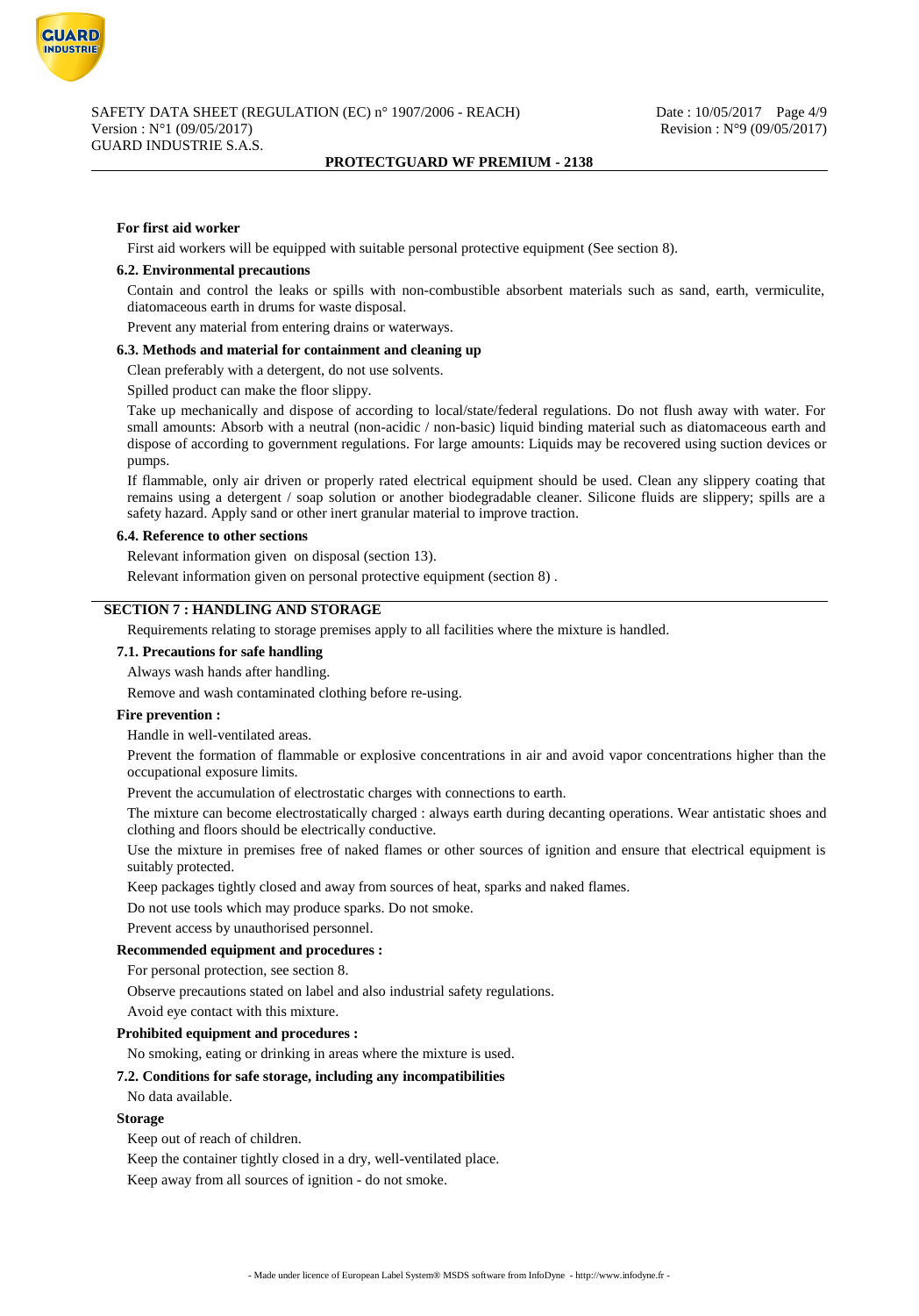

Keep well away from all sources of ignition, heat and direct sunlight. Avoid accumulation of electrostatic charges.

### **Packaging**

Always keep in packaging made of an identical material to the original.

#### **7.3. Specific end use(s)**

No data available.

# **SECTION 8 : EXPOSURE CONTROLS/PERSONAL PROTECTION**

## **8.1. Control parameters**

# **Occupational exposure limits :**

| - European Union (2009/161/EU, 2006/15/EC, 2000/39/EC, 98/24/EC)                                        |                           |                    |               |               |           |         |
|---------------------------------------------------------------------------------------------------------|---------------------------|--------------------|---------------|---------------|-----------|---------|
| <b>CAS</b>                                                                                              | $VME-mg/m3$ : $VME-ppm$ : |                    | $VLE-mg/m3:$  | $VLE-ppm$ :   | Notes:    |         |
| $67-56-1$                                                                                               | 260                       | 200                |               |               | Peau      |         |
| - ACGIH TLV (American Conference of Governmental Industrial Hygienists, Threshold Limit Values, 2010) : |                           |                    |               |               |           |         |
| CAS                                                                                                     | TWA :                     | STEL:              | Ceiling:      | Definition:   | Criteria: |         |
| $67-56-1$                                                                                               | $200$ ppm                 | $250$ ppm          |               | Skin; BEI     |           |         |
| - Germany - AGW (BAuA - TRGS 900, 21/06/2010) :                                                         |                           |                    |               |               |           |         |
| CAS                                                                                                     | VME:                      | VME:               | <b>Excess</b> | <b>Notes</b>  |           |         |
| $67-56-1$                                                                                               |                           | $200$ ppm          |               | 4(II)         |           |         |
|                                                                                                         |                           | $270 \text{ mg/m}$ |               |               |           |         |
| - France (INRS - ED984 : 2012) :                                                                        |                           |                    |               |               |           |         |
| CAS                                                                                                     | $VME-ppm$ :               | $VME-mg/m3:$       | VLE-ppm:      | $VLE-mg/m3$ : | Notes:    | TMP No: |
| $67-56-1$                                                                                               | 200                       | 260                | 1000          | 1300          | (12)      | 84      |
| - UK / WEL (Workplace exposure limits, EH40/2005, 2007) :                                               |                           |                    |               |               |           |         |
| CAS                                                                                                     | TWA :                     | STEL:              | Ceiling:      | Definition:   | Criteria: |         |
| $67-56-1$                                                                                               | $200$ ppm                 | $250$ ppm          |               | Sk            |           |         |
|                                                                                                         | $266 \text{ mg/m}$        | $333$ mg/m $3$     |               |               |           |         |

#### **8.2. Exposure controls**

#### **Appropriate engineering controls**

Pictogram(s) indicating the obligation of wearing personal protective equipment (PPE) :



Use personal protective equipment that is clean and has been properly maintained.

Store personal protective equipment in a clean place, away from the work area.

Never eat, drink or smoke during use. Remove and wash contaminated clothing before re-using. Ensure that there is adequate ventilation, especially in confined areas.

#### **- Eye / face protection**

Avoid contact with eyes.

Use eye protectors designed to protect against liquid splashes

Before handling, wear safety goggles with protective sides accordance with standard EN166.

In the event of high danger, protect the face with a face shield.

Prescription glasses are not considered as protection.

Individuals wearing contact lenses should wear prescription glasses during work where they may be exposed to irritant vapours.

Provide eyewash stations in facilities where the product is handled constantly.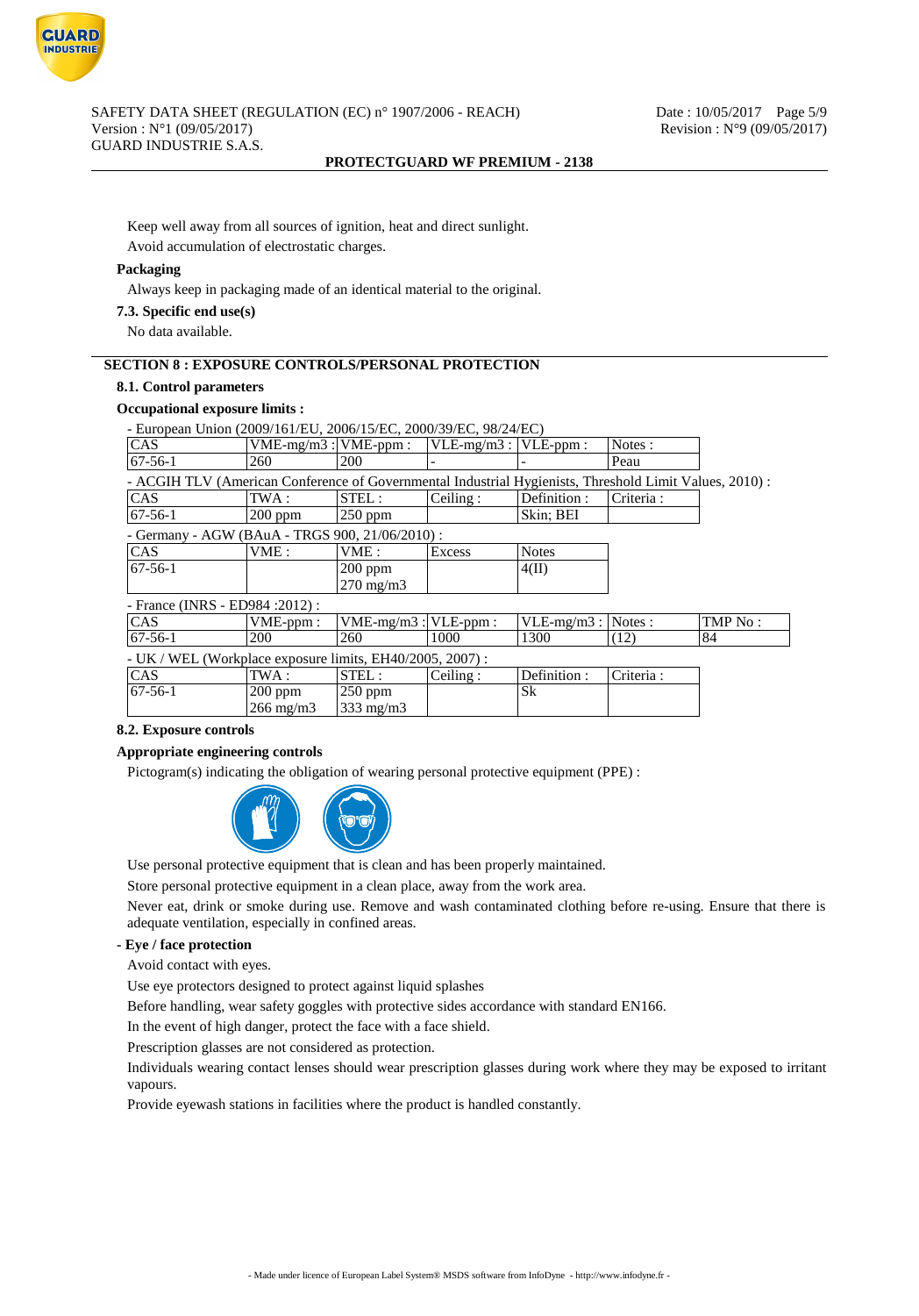

### **- Hand protection**

Use suitable protective gloves that are resistant to chemical agents in accordance with standard EN374.

Gloves must be selected according to the application and duration of use at the workstation.

Protective gloves need to be selected according to their suitability for the workstation in question : other chemical products that may be handled, necessary physical protections (cutting, pricking, heat protection), level of dexterity required.

Type of gloves recommended :

- Natural latex
- Nitrile rubber (butadiene-acrylonitrile copolymer rubber (NBR))
- PVC (polyvinyl chloride)
- Butyl Rubber (Isobutylene-isoprene copolymer)

Recommended properties :

- Impervious gloves in accordance with standard EN374

#### **- Body protection**

Work clothing worn by personnel shall be laundered regularly.

After contact with the product, all parts of the body that have been soiled must be washed.

#### **- Respiratory protection**

In case of use inside or in an area that is not correctly ventilated, use an ABEK-filter mask or a respiratory appartus of protection autonomus insulator.

# **SECTION 9 : PHYSICAL AND CHEMICAL PROPERTIES**

# **9.1. Information on basic physical and chemical properties**

| <b>General information:</b>                            |                                                        |
|--------------------------------------------------------|--------------------------------------------------------|
| Physical state:                                        | Fluid liquid.                                          |
| Important health, safety and environmental information |                                                        |
| pH:                                                    | Not relevant.                                          |
| Boiling point/boiling range:                           | 180 °C à 1013 hPa                                      |
| Flash Point:                                           | 40.00 °C.                                              |
| Explosive properties, lower explosivity limit (%):     | Néant                                                  |
| Explosive properties, upper explosivity limit $(\%)$ : | Néant                                                  |
| Vapour pressure $(50^{\circ}C)$ :                      | Not relevant.                                          |
| Density:                                               | $1,03$ à $25^{\circ}$ C                                |
| Water solubility:                                      | Insoluble.                                             |
| Viscosity:                                             | (cinématique) $14$ mm <sup>2</sup> /s à $25^{\circ}$ C |
| Viscosity:                                             | 7 mm2/s $\langle = v \rangle = 14$ mm2/s (40°C)        |
| Melting point/melting range :                          | Not specified.                                         |
| Self-ignition temperature :                            | Not specified.                                         |
| Decomposition point/decomposition range :              | Not specified.                                         |
| 9.2. Other information                                 |                                                        |

No data available.

# **SECTION 10 : STABILITY AND REACTIVITY**

#### **10.1. Reactivity**

No data available.

### **10.2. Chemical stability**

This mixture is stable under the recommended handling and storage conditions in section 7.

#### **10.3. Possibility of hazardous reactions**

No data available.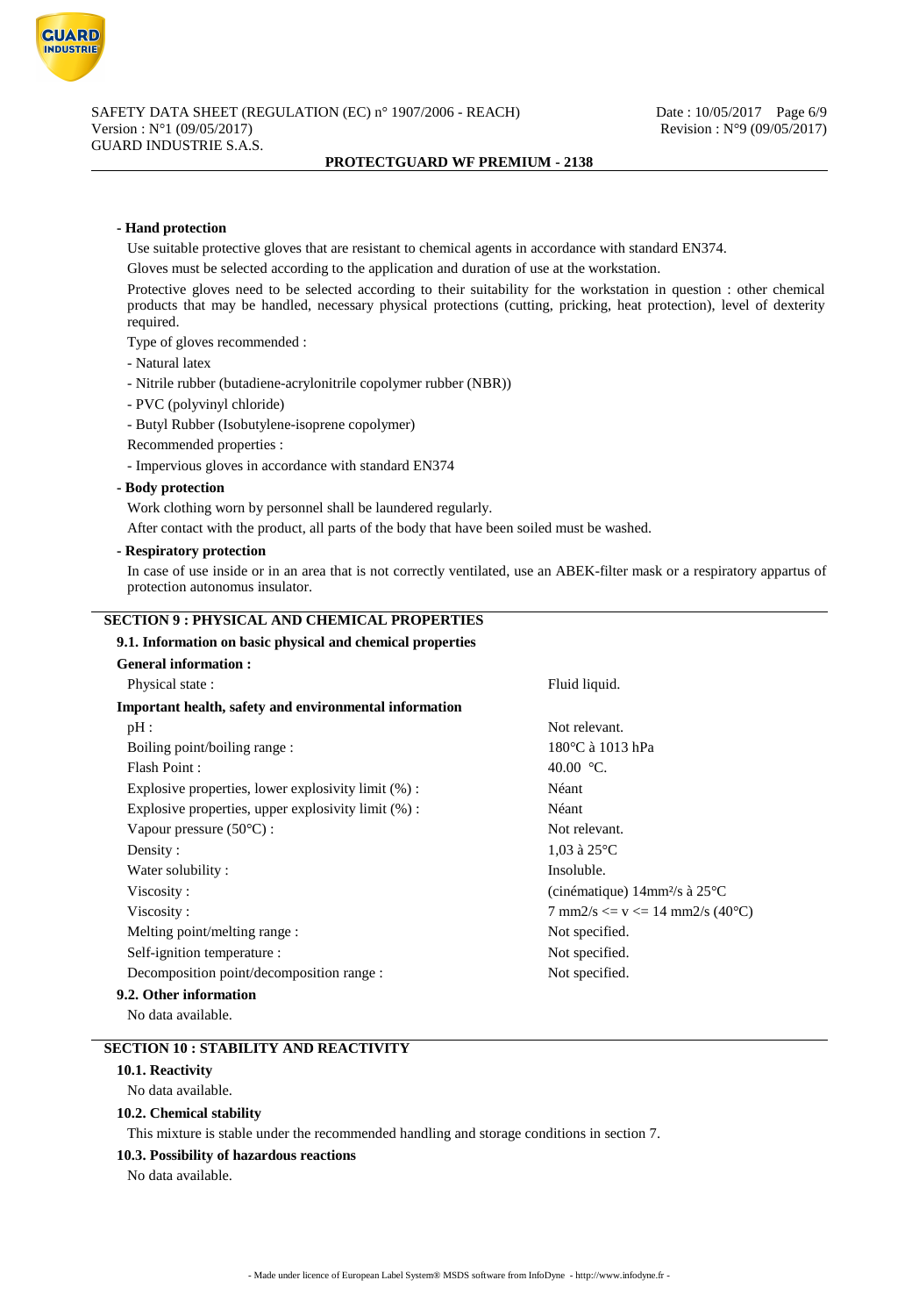

#### **10.4. Conditions to avoid**

Any apparatus likely to produce a flame or to have a metallic surface at high temperature (burners, electric arcs, furnaces etc.) must not be allowed on the premises.

Avoid :

- accumulation of electrostatic charges.
- heating
- heat
- flames and hot surfaces
- frost
- humidity

### **10.5. Incompatible materials**

- Keep away from :
- water
- acids
- bases

Reaction causes the formation of: methanol .

#### **10.6. Hazardous decomposition products**

The thermal decomposition may release/form :

- carbon monoxide (CO)
- carbon dioxide (CO2)

Under the effect of humidity, water and protic agents: methanol . Measurements have shown the formation of small amounts of formaldehyde at temperatures above about 150  $^{\circ}$ C (302  $^{\circ}$ F) through oxidation.

# **SECTION 11 : TOXICOLOGICAL INFORMATION**

### **11.1. Information on toxicological effects**

May have reversible effects on the eyes, such as eye irritation which is totally reversible by the end of observation at 21 days.

### **11.1.1. Substances**

### **Acute toxicity :**

TETRABUTANOATE DE TITANE (CAS: 5593-70-4) Oral route :  $LD50 = 3122 \text{ mg/kg}$ Species : Rat

## **11.1.2. Mixture**

**Acute toxicity :**

LD50 > 2000 mg/kg  $LC50 > 240$  mg/l

#### **Other information**

Hydrolysis product / impurity: Methanol (CAS 67-56-1) is readily and rapidly absorbed at all exposure routes and is toxic by all routes. Methanol may cause irritation of the mucosa, as well as nausea, vomiting, headaches, vertigo and visual disorders, including blindness (irreversible damage to the optic nerve), acidosis, spasms, narcosis and coma. There may be a delay in the onset of these effects after exposure.

# **SECTION 12 : ECOLOGICAL INFORMATION**

# **12.1. Toxicity**

#### **12.1.2. Mixtures**

No aquatic toxicity data available for the mixture.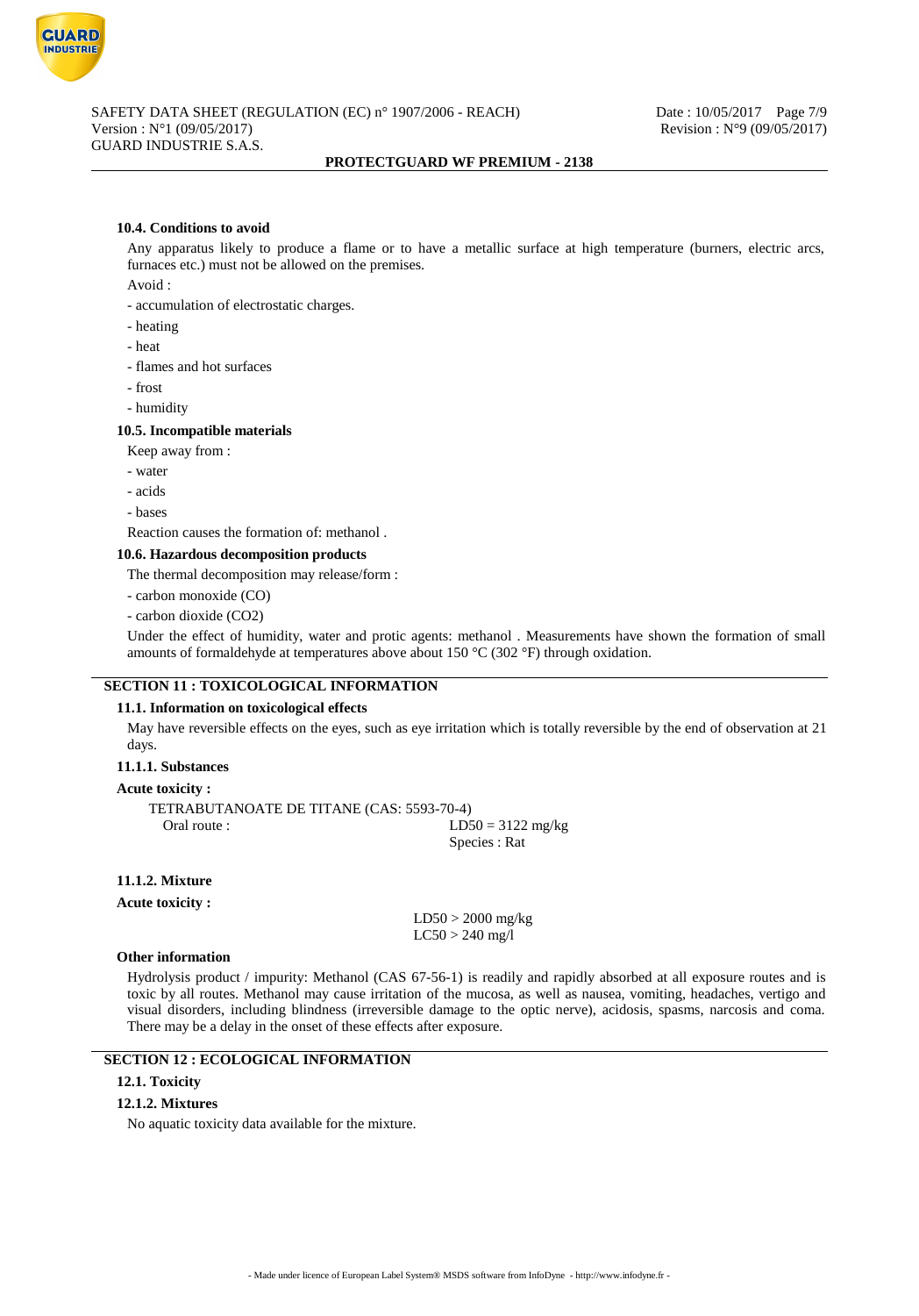

### **12.2. Persistence and degradability**

Hydrolysis product / impurity: Methanol (CAS 67-56-1) is readily and rapidly absorbed at all exposure routes and is toxic by all routes. Methanol may cause irritation of the mucosa, as well as nausea, vomiting, headaches, vertigo and visual disorders, including blindness (irreversible damage to the optic nerve), acidosis, spasms, narcosis and coma. There may be a delay in the onset of these effects after exposure.

#### **12.3. Bioaccumulative potential**

bioaccumulation is not probable.

#### **12.4. Mobility in soil**

Silicone content: Absorbed by floating particles. Separation by sedimentation.

### **12.5. Results of PBT and vPvB assessment**

No data available.

#### **12.6. Other adverse effects**

No data available.

#### **SECTION 13 : DISPOSAL CONSIDERATIONS**

Proper waste management of the mixture and/or its container must be determined in accordance with Directive 2008/98/EC.

Recommendation:Material that cannot be used, reprocessed or recycled should be disposed of in accordance with Federal, State, and local regulations at an approved facility. Depending on the regulations, waste treatment methods may include, e.g., landfill or incineration.

#### **13.1. Waste treatment methods**

Do not pour into drains or waterways.

#### **Waste :**

Waste management is carried out without endangering human health, without harming the environment and, in particular without risk to water, air, soil, plants or animals.

Recycle or dispose of waste in compliance with current legislation, preferably via a certified collector or company.

Do not contaminate the ground or water with waste, do not dispose of waste into the environment.

#### **Soiled packaging :**

Empty container completely. Keep label(s) on container.

Give to a certified disposal contractor.

### **SECTION 14 : TRANSPORT INFORMATION**

Exempt from transport classification and labelling.

**14.1. UN number**

#### **14.2. UN proper shipping name**

-

-

**14.3. Transport hazard class(es)**

- **14.4. Packing group**
- -

-

-

**14.5. Environmental hazards**

### **14.6. Special precautions for user**

-